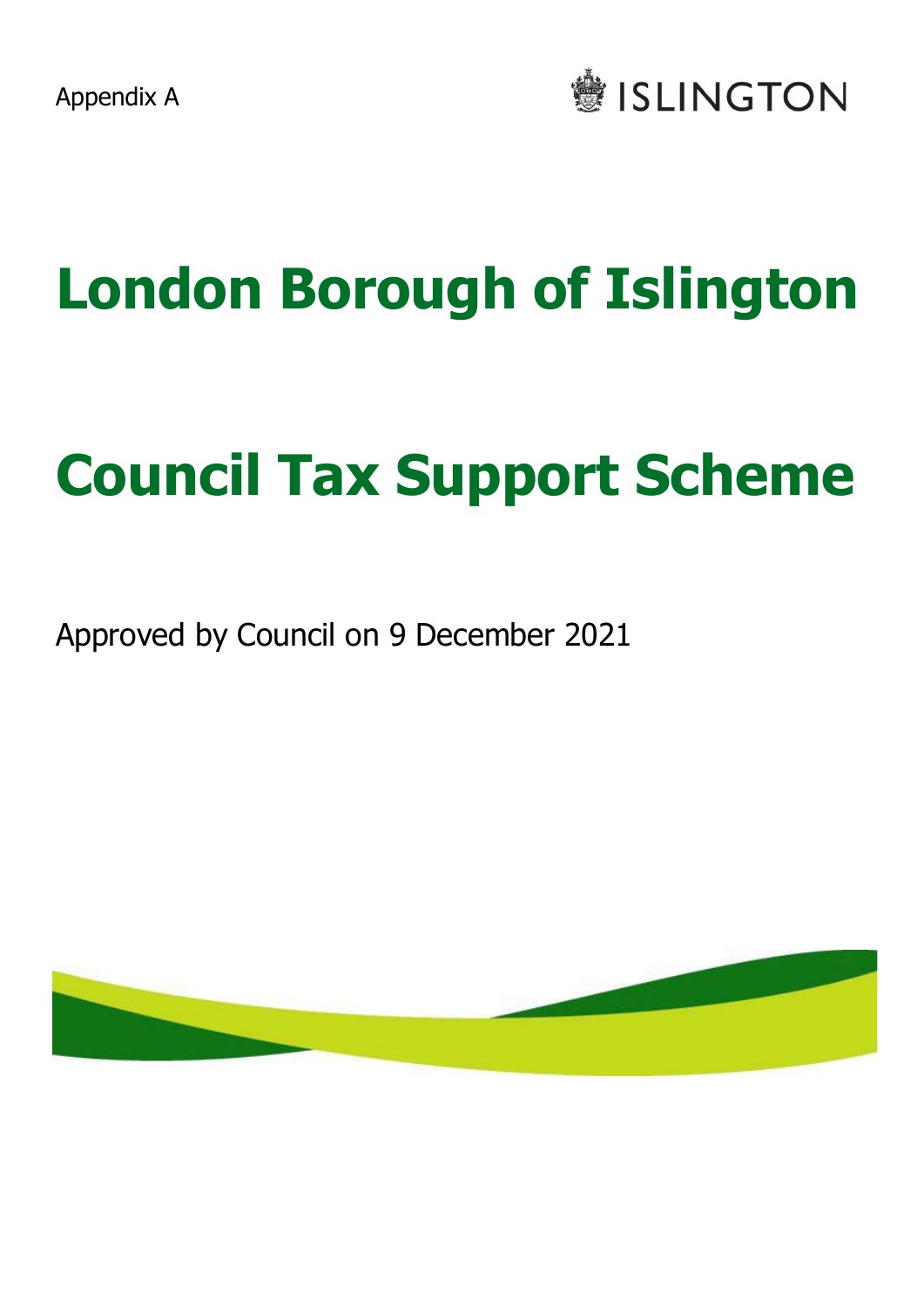# **Islington Council: Council Tax Support Scheme**

# **1. This document and the law**

This document is the London Borough of Islington's Council Tax Reduction Scheme, set out under section 13A (2) [substituted by clause 8 of the Local government finance Bill] of the Local Government Finance Act 1992.

This scheme, referred to as Council Tax Support (CTS), has been agreed based on:

- the outcome of a public consultation exercise carried out in 2012, repeated in 2016 and 2021;
- the Equality Impact Assessment made in relation to the scheme and the subsequent Resident Impact Assessments carried out annually; and
- Considerations and decisions made annually by full Council.

# **2. Introduction**

CTS reduces the amount of council tax a person has to pay based on an assessment made by Islington Council (the Council). As the Billing Authority, council tax is raised and charged by the Council and the CTS assessed by the Council can only be applied to council tax bills issued by the Council.

This scheme sets out rules for three classes of claimants. The amount of CTS shall be determined through means testing. As such the income and capital of the claimant and any partner or partners in the case of a polygamous couple in the household shall be taken into account. It is considered that eligibility for CTS is defined by the terms of the former Council Tax Benefit (CTB) scheme as set out in the Social Security Contributions and Benefits Act 1992, the Social Security Administration Act 1992, the Council Tax Benefit Regulations 2006 and the Housing Benefit and Council Tax Benefit (Decisions and Appeals) Regulations 2001, the Council Tax Reduction Schemes (Default Scheme) (England) Regulations 2012. These will hereafter be known as the Regulations and these Regulations set out how CTB was claimed, how it was calculated and how it was paid. This scheme proposes that the principles and methods set out in those Regulations be used to determine CTS, except where amendments are set out in this scheme or by statute under the Local Government Finance Act 1992 (as amended) and accompanying legislation. For the avoidance of doubt, where there is a difference or conflict between the Regulations and the Council's CTS scheme, then it is the Council's CTS scheme as set out here that will take precedence and be applied.

## **3. Making a claim**

A claim must be made in respect of a person who is resident in the dwelling concerned, and liable for payment of council tax. A valid claim can be made by the person liable for council tax or by their appointed representative.

#### **3.1 How to claim**

**3.1.1** Except where paragraph 3.1.2 applies, an application shall be required for all new claims from 1 April 2013. A person liable to pay council tax will be able to make a claim using any of the methods the Council provides for. Generally, claims can be made via telephone, email, the Council website, in writing or in person at Islington Council offices, or to the Department of Work and Pensions (DWP) and Jobcentres. Notification by the DWP that a person has claimed universal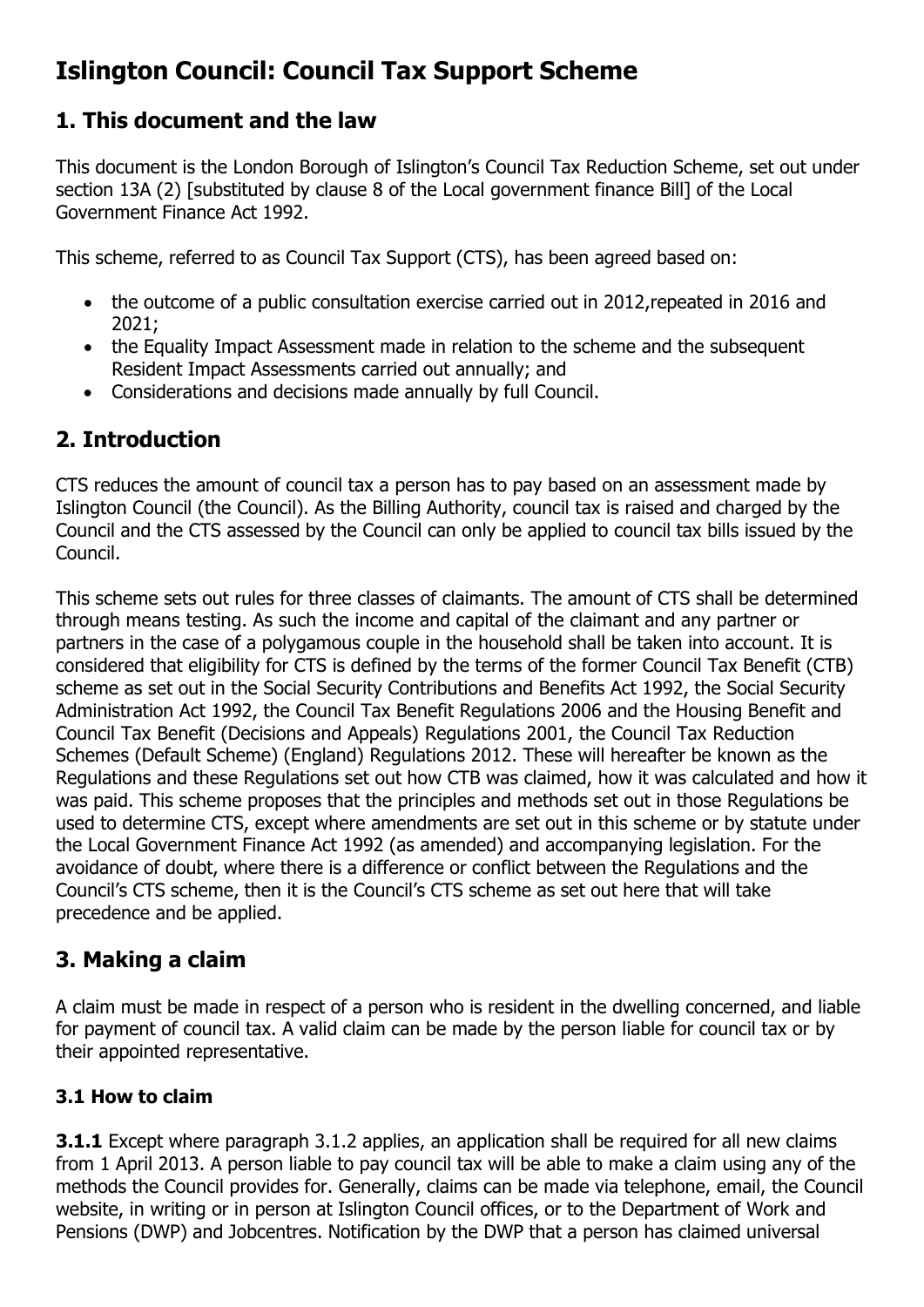credit will be treated as an application for CTS. A valid claim must be accompanied by the necessary supporting evidence.

**3.1.2** For claimants entitled to the reduction in class 2 only (defined below), where it is possible for the Council to award CTS without application it shall do so. Indeed, for this provision an identification by the Council that a person would be entitled to this reduction by virtue of relevant detail already obtained by the Council may be enough to constitute a claim and to enable the award of a reduction. If a reduction cannot be awarded by the Council automatically under class 2, it shall be the duty of the person or persons with a council tax liability to claim this using the application process prescribed on the Islington Council website, and this application shall be required to be received in the council tax year for which the reduction applies.

# **4. Classes of reduction**

**4.1** It is considered that the Council has 3 classes of reduction in its CTS scheme. The classes below also identify the persons that the reduction will cover.

**Class 1 –** A person or persons of pension credit age has protection prescribed in the Local Government Finance Act 1992 (as amended). The council tax reduction shall be assessed in accordance with the provisions of that Act.

**Class 2 –** A person or persons with a council tax liability on 1 April 2022 and of state pension age or over shall be entitled to a minimum reduction of £100 per annum, unless the council tax liability is less than this, in which case it shall match the annual council tax liability.

**Class 3 –** A person or persons not entitled to protection under class 1 who would be entitled to CTB based on the Regulations at 31 March 2013:

a) shall be entitled to CTS based on that notional CTB entitlement, less 5%; and b) if, after the accurate calculation of the CTS award under Class 3a), subsequent calculations or revisions of the same CTS award would result in a decrease in the CTS award of less than £1 a week cumulatively, then no decrease shall be applied. This excludes uprating as defined in clause

5.3.

#### **4.2 Making changes to the dates for the classes of reduction**

For Class 2, the Council may substitute the date provided with a date of its choosing. This will enable the scheme to continue into future years. Any changes to dates shall be published on the website by 11 March of the year that immediately precedes the new council tax year to which the CTS shall apply.

#### **4.3 Making changes to the values for the classes of reduction**

For Class 2, for the minimum reduction the Council may substitute any amount it chooses, including £Nil. Should a change be made for a future council tax year, this shall be published on the website by 11 March of the year that immediately precedes the new council tax year to which the CTS shall apply.

For the purposes of Class 3a), the Council may substitute 5% with any amount it chooses but capped at 25%.

For the purposes of Class 3b), the Council may substitute £1 with any amount it chooses. Should a change be made for a future council tax year this shall be published on the website by 11 March of the year that immediately precedes the new council tax year to which the CTS shall apply.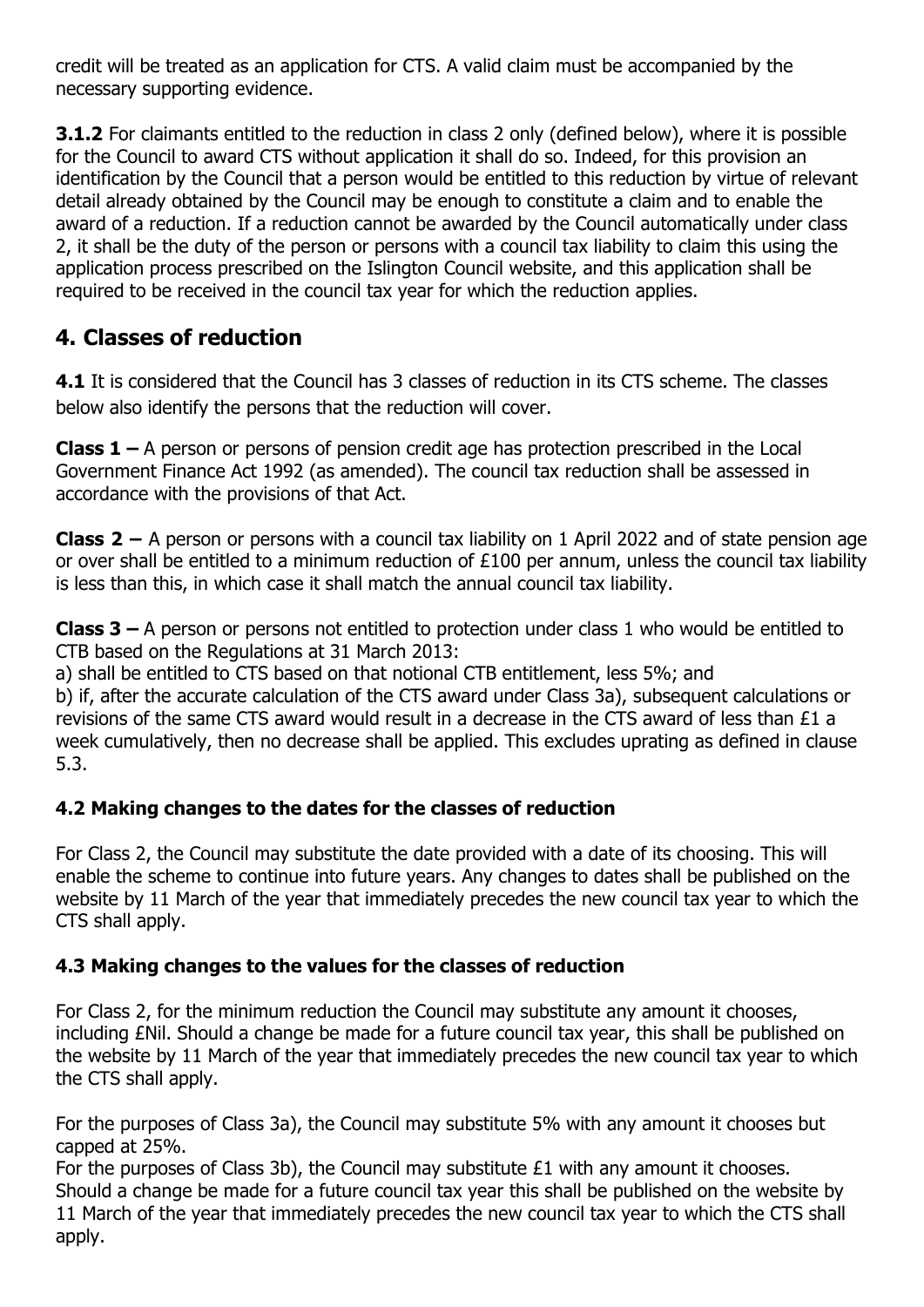#### **4.4 Administering the reduction**

For all Classes the reduction shall be made to the council tax liability in the council tax year that the CTS applies.

#### **4.5 Explanation of the cumulative effect in Class 3b)**

The intention is that subsequent calculations or revisions of the same CTS award that would result in a decrease in that CTS award of less than £1 a week, would only take effect when the combination of these changes would reduce that CTS award by £1 a week or more. In other words, changes in circumstances that, if applied, would reduce the CTS award would be held back until the cumulative impact of these when combined with future changes actually reduces the CTS award by £1 a week or more. This excludes uprating as defined in clause 5.3.

## **5. Exceptions to the Regulations**

This scheme proposes that the principles and methods set out in the Regulations be used to determine CTS, except where amendments are set out in this scheme or by statute under the Local Government Finance Act 1992 (as amended) and accompanying legislation.

The exceptions to these Regulations (or clarifications) are set out below:

#### **5.1 Information and evidence**

The Council may accept any information or evidence that it sees fit to support a claim for CTS and may receive this in any way that it sees fit. As a guide, it shall publish what is expected on the Council's website. If all the information or evidence it needs is not submitted, the Council shall seek to make contact with the claimant once to obtain this. If the claimant does not reply or provide the information required within one month of the first contact made with or by the Council in relation to the application, the Council may decide to treat the claim as incomplete and refuse the CTS application. The Council may extend the one-month time limit if it thinks it is reasonable to give more time but in any case this shall not be extended beyond 3 months after the date of the first contact made with or by the Council in relation to the application.

#### **5.2 Treatment of income**

For the purpose of making an assessment under the CTS scheme, all income shall be treated in accordance with the Regulations. However, from time to time the Government may reform welfare benefits and introduce new benefits or replace them with equivalent benefits of a different name. Under the Regulations, some prescribed income is disregarded, some prescribed income has an impact on the premiums that can be applied to a person's applicable amount, and some prescribed income has an impact on the level of a non-dependant deduction(s) to be applied. In addition to this, some prescribed income passports a person to full entitlement to CTB, albeit subject to certain deductions such as a non-dependant deduction.

It is the intention of the Council for the CTS scheme, that where such income is replaced by the Government by an equivalent benefit or where new benefits are introduced, that these changes should be applied at the same time to CTS (or as soon as practicable thereafter) and attract the appropriate and equivalent income disregard, premium for the applicable amount and nondependant deduction. It is also the intention to continue to passport an equivalent benefit to full entitlement to notional CTB to allow the CTS to be calculated.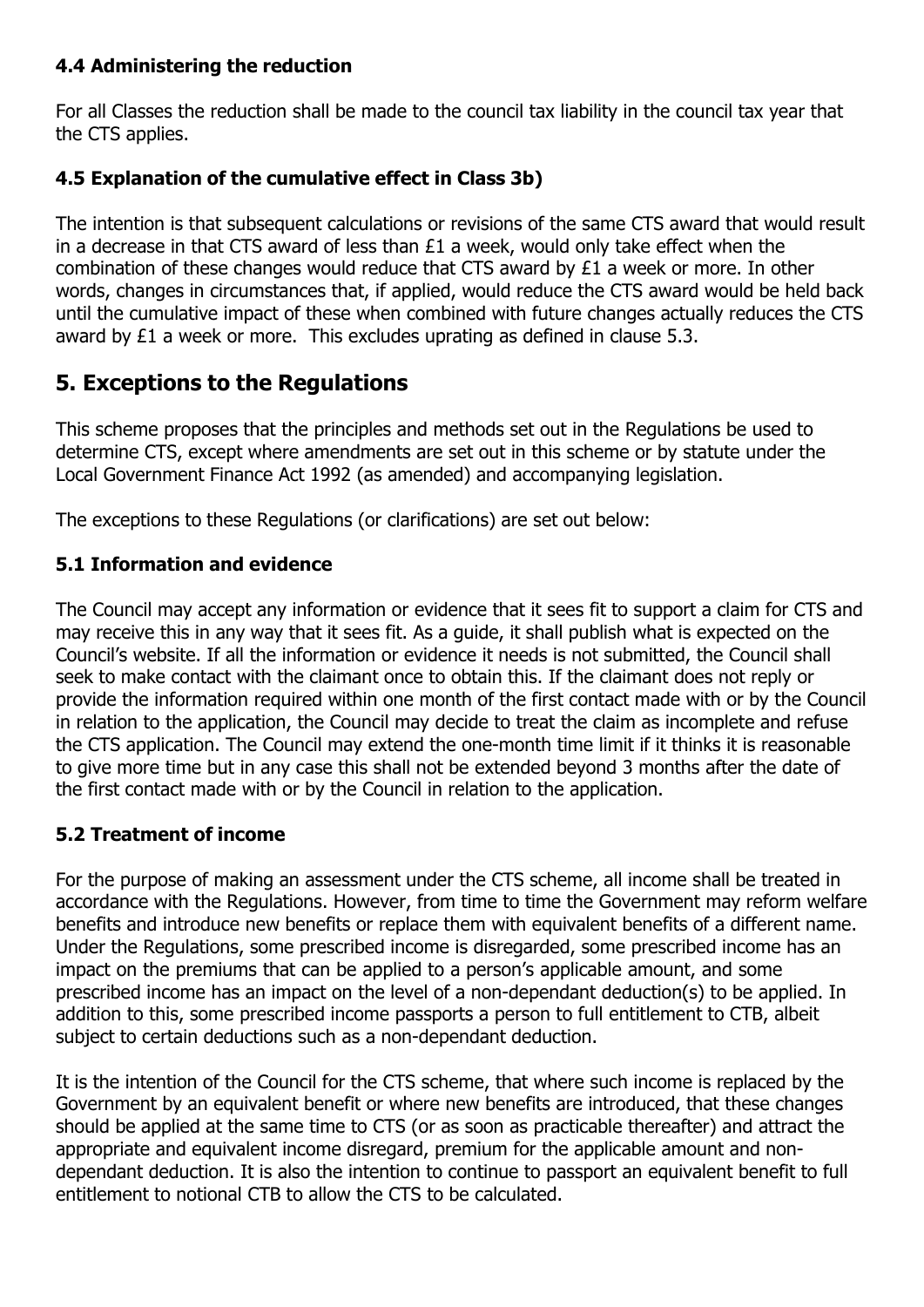To achieve this, when a new welfare benefit (income) is introduced by Government, the Council shall decide for the purposes of applying the Regulations:

- whether it should be disregarded; and/or
- the premium (if any) that it should attract; and/or
- the non-dependant deduction that should apply (if any); and/or
- whether it should be treated as income that would passport a person to full notional CTB entitlement.

Once the Council has decided how changes to other welfare benefits shall be treated for the purposes of applying the Regulations, the Council shall publish this detail on the Council website prior to the commencement of this new welfare benefit or as soon as practicable thereafter. Any changes will be summarised in Appendix A1.

The Regulations currently afford the Council the discretion to disregard war widows pension and war disablement allowance. The Council will continue to disregard this income for the purposes of assessing CTS.

Any payment from Islington Council through the Support Payment Scheme to non-recent child abuse survivors will be disregarded as both income and capital.

Universal Credit income will be treated in accordance with the Regulations and The Council Tax Reduction Schemes (Default Scheme) (England) Regulations 2012.

#### **5.3 National changes to premiums, allowances, applicable amounts, disregards and deductions (the components)**

For the purpose of making an assessment under the CTS scheme, all the components shall be treated in accordance with the Regulations. However, from time to time the Government may reform welfare benefits and:

- introduce a new component;
- change the value of an existing component; or
- change the basis on which an existing component can be applied.

Where this happens, the Council will have the option immediately to make a change to the CTS scheme based on the treatment of a similar component in an equivalent national scheme. An equivalent national scheme means either the provisions that form the basis for assessment under Class 1 or the Housing Benefit General Regulations 1987 (as amended).

The Council shall determine how changes to the components in an equivalent national scheme will be treated for the purposes of assessing an award under Class 3, including the date that any change will take effect. The Council shall publish this detail on the Council website prior to the commencement of these changes or as soon as practicable thereafter. Changes published in previous years are summarised in Appendix A1.

From time to time, the components and some income will be subject to uprating by the government to reflect changes in the consumer price index. This scheme provides that the Council shall uprate all the components and income in accordance with the Government's uprating of the same or equivalent components (as identified by the Council) in the equivalent national scheme.

#### **5.4 Payment of Council Tax Support for two homes**

The criteria for the award of Council Tax Support on two homes applies only in the following circumstances: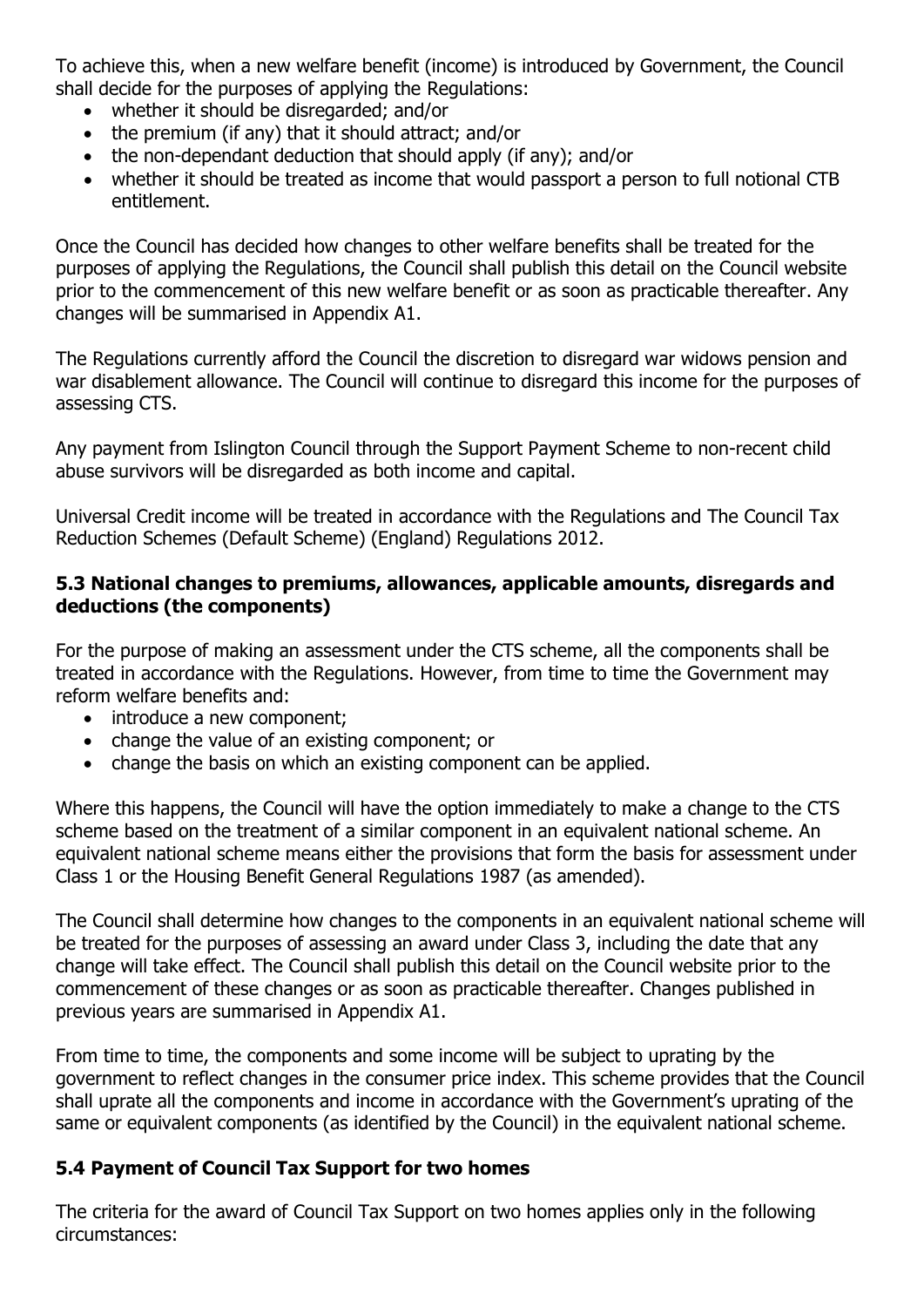- Moved out of the home because of violence or fear of violence, council tax support can be paid for both homes, if intention to return home, for a period of up to 52 weeks.
- Awaiting disability adaptions on new home and unable to move in until these are carried out up to 4 weeks.
- Moved out within the last 4 weeks and still have to pay rent on old home (for council tax support this would be one day).

#### **5.5 Decisions and notifications of decisions**

The Council shall make a decision on a claim within a reasonable timescale after receiving all required information and evidence. In order to inform a claimant of the decision, the Council shall send them a revised council tax bill showing the amount and period of the CTS award. The bill itself shall be formal notification of the CTS decision unless CTS is not awarded as a result of us deciding to treat the claim as incomplete or the person does not qualify for CTS, in which case a letter will be issued to the claimant. Claimants may request a statement of reasons to explain how the award was calculated. The council tax bill shall include a person's appeal rights, how they can request a statement of reasons and details of how to apply for further discretionary help from the Council Tax Welfare provision in the Resident Support Scheme. The claimant can elect to receive their bill by post or by using Islington's web portal 'My eAccount', also known as e-billing. For the avoidance of doubt, the requirements in the Regulations to notify a person of their CTB entitlement in a manner and including detail prescribed by those Regulations shall be revoked for the purposes of the CTS scheme.

#### **5.6 How CTS will be paid**

All CTS will be 'paid' by crediting the amount of CTS against the claimant's council tax liability to reduce the bill. Should a bill that attracts a council tax reduction be in credit at the point that a council tax liability is ended, the Council may use that credit to reduce any other sum that is owed to the Council by that person.

#### **5.7 Changes of circumstances**

The recipient of CTS or their appointee must notify the Council of any change to their household circumstances, income or capital that may affect the amount of CTS they are entitled to. Any change of circumstances must be reported within one calendar month of the change happening. Any change can be reported to Islington Council by telephone, email, via website or in writing. Supporting information may be required. Each material change shall result in a recalculation of CTS entitlement and a revised bill if appropriate.

A process for reviewing current CTS entitlement may be implemented by the Council. CTS may be reviewed at any time after its commencement. Failure of the claimant to fulfil any reasonable request made by the Council during a review of their CTS award shall result in the termination of that CTS award from the commencement date of the review.

#### **5.8 Appeals**

If the claimant disagrees with the CTS award or non-award following a claim, they can request that the Council looks at this again (this is known as an application for revision). They must do this within one month of the date of the council tax bill that shows the amount and period of their CTS or within one month of the date of their CTS non-qualification letter. If an appeal made by the same claimant about a housing benefit decision would also impact on CTS, the Council may also treat this as an appeal against CTS if it is made within one month of the date of the council tax bill that shows the amount and period of their CTS. The Council shall check if the decision is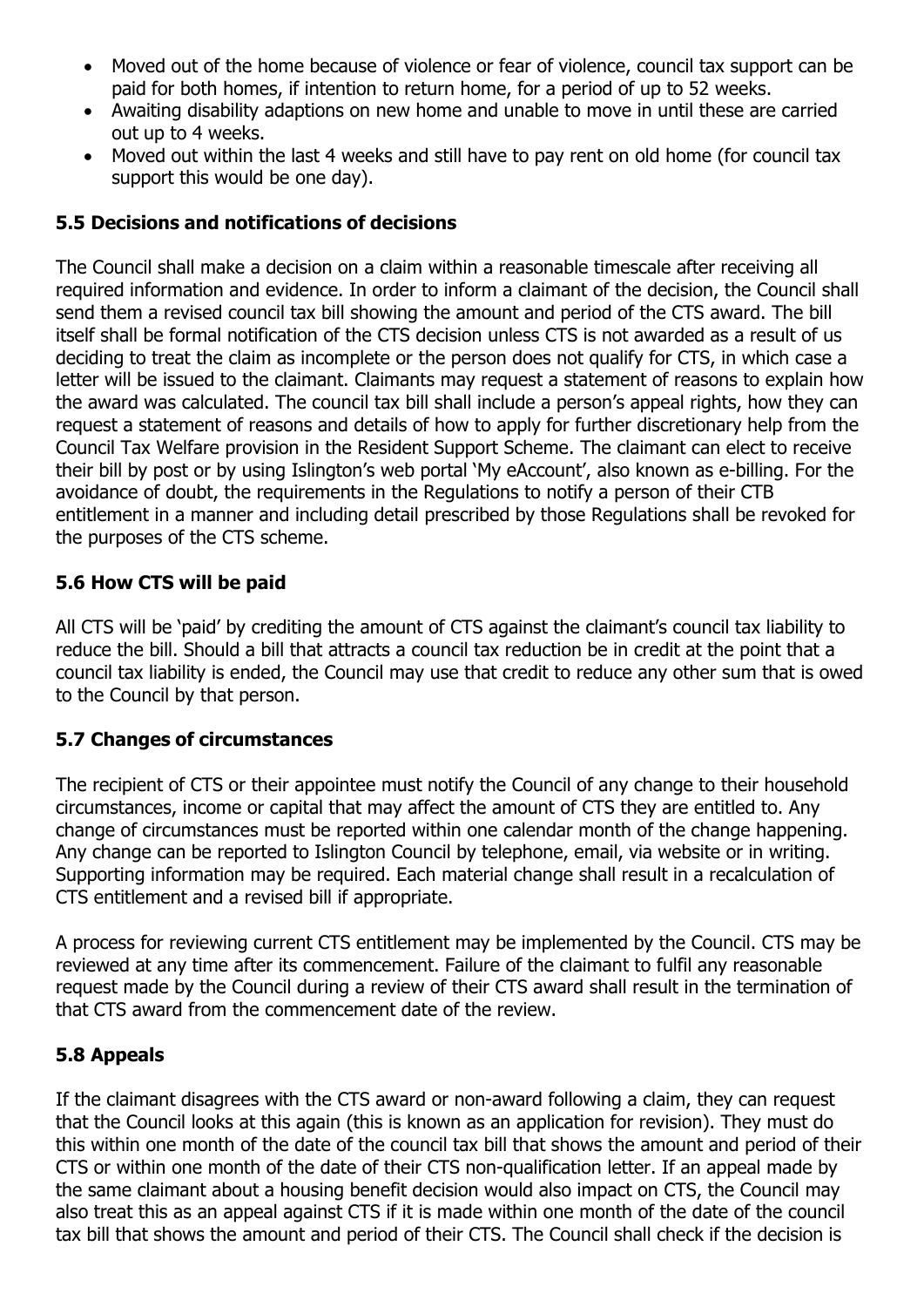correct and inform the claimant of its decision in writing. If, the Council believes that its decision is correct or the claimant does not receive a response from the Council within 2 months, the claimant has another 2 months to [appeal to the Valuation Tribunal where a final decision can be](http://www.valuationtribunal.gov.uk/A1Form.aspx) [made.](http://www.valuationtribunal.gov.uk/A1Form.aspx) Any appeal against a decision regarding CTS will not mean that payments of council tax may be withheld. Payments must be made as they fall due and if an appeal is successful any additional CTS award shall be credited against the claimant's council tax liability at that time as directed.

#### **5.9 Excess Benefit**

Regulation 82 and 83 of the CTB Regulations 2006 will not apply to this scheme. If following a recalculation of the entitlement to Council Tax Support, regardless of the cause for the need for that recalculation, if the chargeable amount of the council tax bill is greater than the previous notification, the council can bill the taxpayer for the difference. Payments must be made as they fall due.

### **6. General Provisions**

#### **6.1 Council Tax Welfare Provision**

There is a welfare scheme available for council tax payers receiving CTS experiencing exceptional hardship. This is part of the Resident Support Scheme and the procedure for application is contained within the detail of the Resident Support Scheme approved by the Council's Executive.

#### **6.2 Fraud**

The Council will investigate any case where it has reason to believe that an amount of CTS has been awarded as a result of a claim which is fraudulent in any respect. This will include any incidence of a claimant not notifying the Council of any change in household circumstances, income or capital that results in a higher reduction under the CTS scheme than a person is due.

#### **6.3 Consultation**

The Council recognises its legal duty to consult should there be future changes to the scheme. However, from time to time the council will need to make minor changes to the practice and operation of the scheme and, should these occur, we will consult by way of publishing a notice on the Council's website during the last 2 weeks of January of the year that immediately precedes the new council tax year to which the CTS shall apply. A consultee shall then have until 31 January of that same year to respond to this notice. The Council officers delegated to operate the scheme will give due regard to this response.

#### **6.4 Delegation**

The Council shall delegate the operation of this scheme to the Corporate Director of Community Wealth Building who will designate the appropriate officers to undertake this role. Currently, these officers are all based in the Community Financial Resilience Directorate of the Council's Community Wealth Building Department.

#### **6.5 CTS Scheme Agreement**

The CTS Scheme will be reviewed annually and subject to further agreement at Full Council prior to 11 March each year.